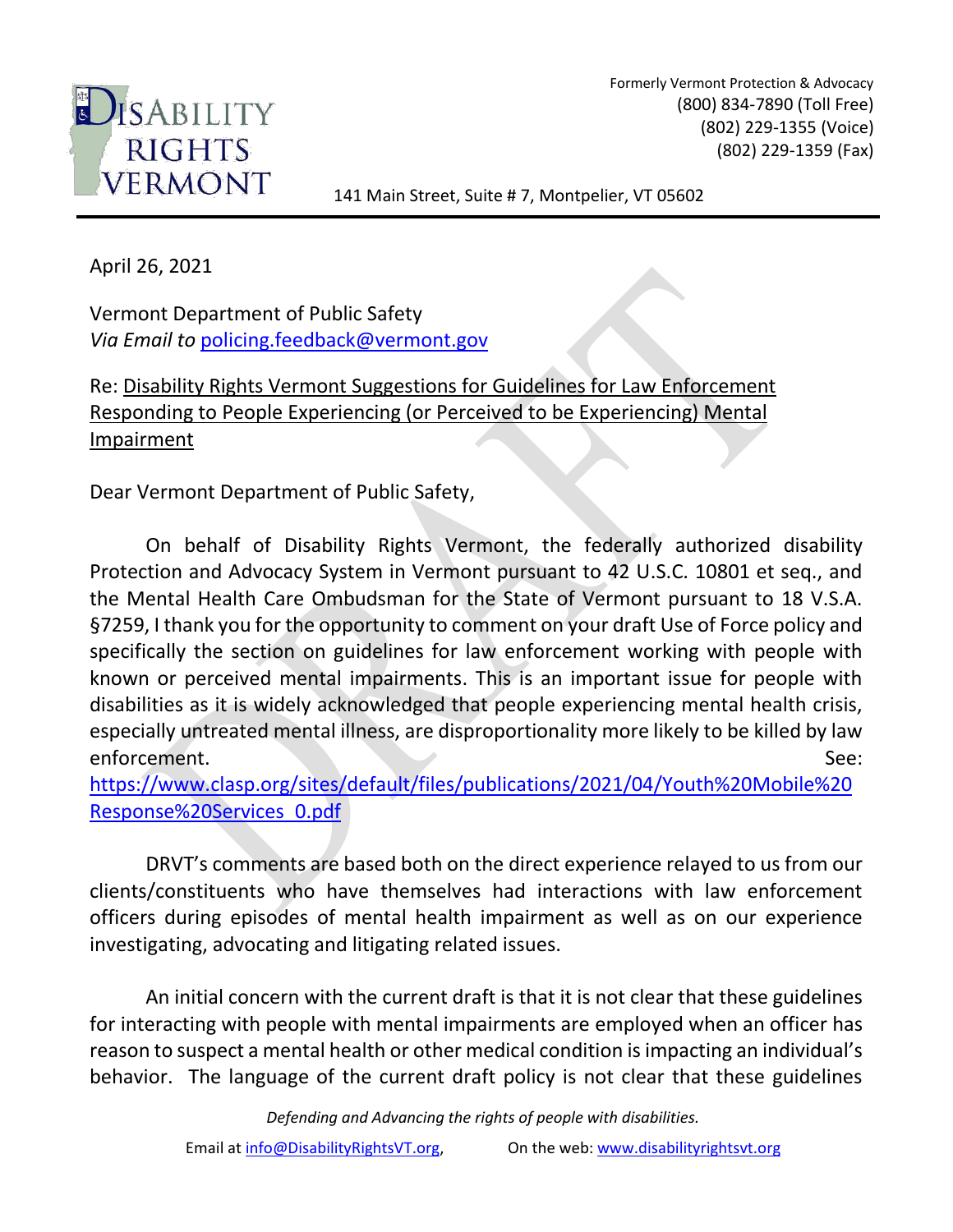should be used when an officer suspects mental health is at issue as opposed to just when the officer knows. It appears that the Department intends for the guidelines to apply in situations where officers are "responding to people experiencing (or perceived to be experiencing) mental impairment." Karen Gennette email 4/13/21. DRVT suggests that having the policy and guidance apply to situations where an officer suspects mental impairment is a factor should be clear and the policy language should be augmented to emphasize that certainty about an individual's mental health status is NOT the only triggering event to implement this important policy.

DRVT also suggests that more emphasis be made in the proposed *Use of Force Policy and the Appendix* on state and federal law requiring consideration and application of reasonable accommodations for people with disabilities when interacting with law enforcement officers, including uses of force. Both Title II of the Americans with Disabilities Act and the Vermont Fair Housing and Public Accommodations Act require government entities, including law enforcement, to provide reasonable accommodations to people with disabilities. 42 U.S.C. §§ 12131-34; 9 V.S.A. § 4502(5). Courts have interpreted this to apply to law enforcement interactions as well. *See Sheehan v. City & Cty. of San Francisco*, 743 F.3d 1211, 1232 (9th Cir. 2014), *rev'd in part, cert. dismissed in part sub nom. Sheehan*, 135 S.Ct. 1765 (2015) (applying the Americans with Disabilities Act to police use of force against a person with a psychiatric disability); *See also Haberle v. Troxell*, 885 F.3d 170, 180 (3d Cir. 2018) ("police officers may violate the ADA when making an arrest by failing to provide reasonable accommodations for a qualified arrestee's disability"); and *See Brunette v. City of Burlington, Vermont,* No. 2:15-CV-00061, 2018 WL 4146598, at \*32 (D. Vt. Aug. 30, 2018) (holding that even though the deceased "charged" the officer with a four-foot long pointed shovel, the officers were still required "to reasonably accommodate the person's disability in the course of investigation or arrest"); *Williams v. City of New York*, 121 F. Supp. 3d 354, 368 (S.D.N.Y. 2015) ("The only reasonable interpretation of Title II is that law enforcement officers who are acting in an investigative or custodial capacity are performing 'services, programs, or activities' within the scope of Title II"); Felix v. City of New York, No. 16-CV-5845 (AJN), 2020 WL 6048153, at \*4 (S.D.N.Y. Oct. 13, 2020) ("The parties agree that the ADA requires police departments to make reasonable accommodations for disabled suspects.").

Reasonable accommodations in the context of use of force are modifications to normal practices and procedures that take into account the potential to avoid or minimize the use of force if law enforcement officers respond to a person's disability with knowledge of best practices and increased efforts to avoid harm to the individual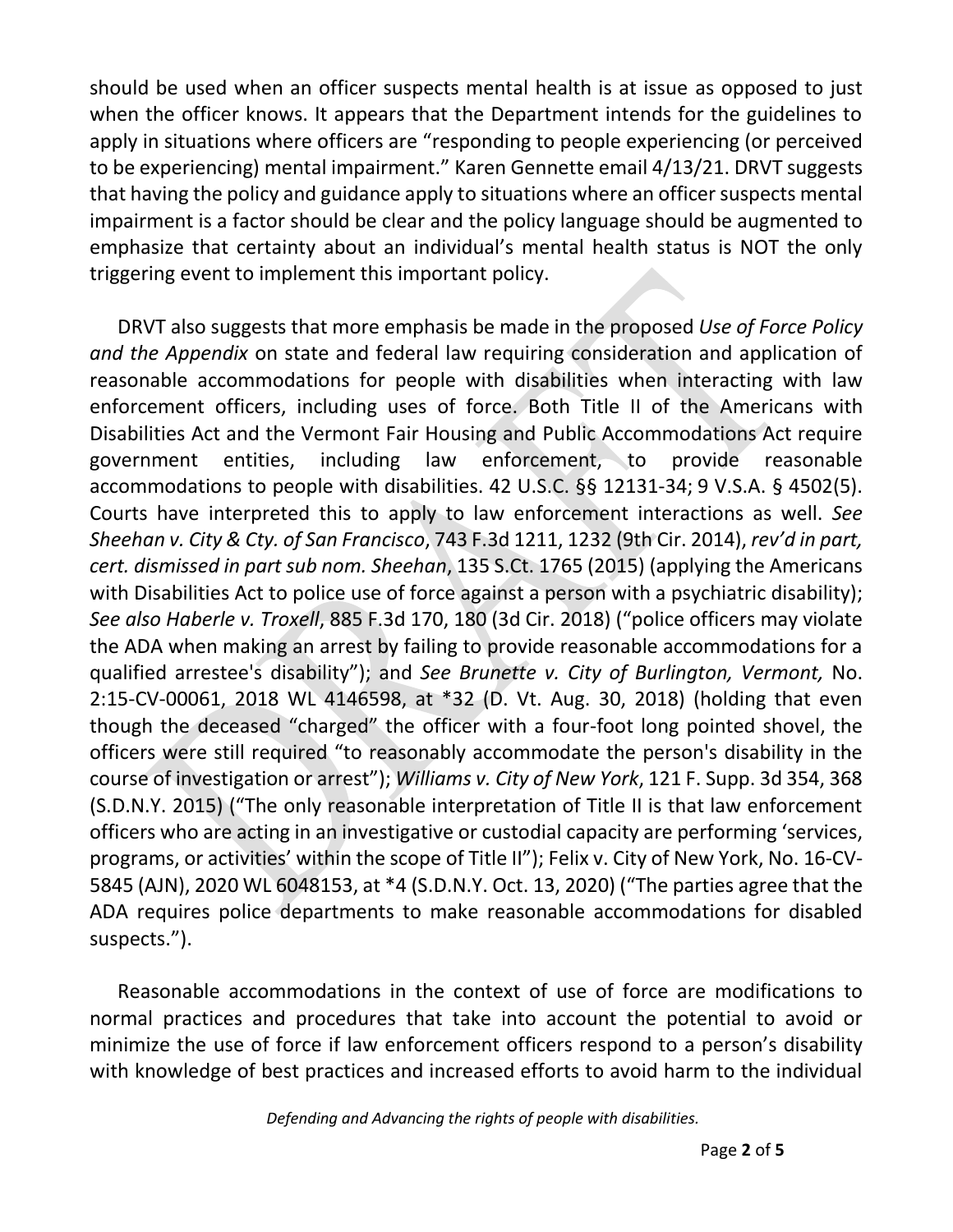with the disability. "[T]he reasonableness of the accommodation required must be assessed in light of the totality of the circumstances of the particular case." *Williams v. city of NY*, 121 F. Supp. 3d at 365 (S.D.N.Y. 2015). What is reasonable in a given situation is based in large part on the circumstances. *Bahl v. Cty. of Ramsey*, 695 F.3d 778, 784-85 (8th Cir. 2012). Courts have found that reasonable accommodations could include respecting the individual's need for personal space to be calm, i.e. a "comfort zone", engaging in non-threatening communications, providing space and time to avoid uses of force, and collaborating with mental health professionals and peer supports. *Sheehan v. City & Cty. of San Francisco*, 743 F.3d 1211, 1233 (9th Cir. 2014), *rev'd in part, cert. dismissed in part sub nom. City & Cty. of San Francisco, Calif. v. Sheehan*, 575 U.S. 600, 135 S. Ct. 1765, 191 L. Ed. 2d 856 (2015) (denying summary judgement for the city because reasonable accommodations may have been available); *Brunette v. City of Burlington, Vermont*, No. 2:15-CV-00061, 2018 WL 4146598, at \*34 (D. Vt. Aug. 30, 2018).

In light of the importance of emphasizing the need for reasonable accommodations in specific law enforcement interactions noted above, DRVT suggests the Guidelines should include specific elements and examples of reasonable accommodations relevant in use of force situations. These elements could include implementing and/or calling in other professionals to offer support and understanding, creating more personal space and allowing more time than usual to deescalate, prohibiting use of CEWs (Conducted Energy Weapon – e.g. Tasers), OC spray and metal handcuffs in favor of non-paincompliance-based uses of force like those used in hospital settings, and soft restraints rather than hard restraints.

DRVT also suggests that the *Policy and Appendix* acknowledge that law enforcement is often not the optimal entity to respond to a situation involving a person perceived to be experiencing a mental health crisis. The capacity for law enforcement officers to avoid uses of force in large part depends on their ability to avoid unnecessary responses to people with disability-based needs. To respond effectively and appropriately to a person with disability-based behaviors or communication obstacles manifesting from a mental health condition, those officers must be able to rely on a system of community resources. These resources include mental health professionals, peer support specialists, healthcare professionals, and human services providers. Utilization of these resources involves understanding the system of care and the roles of different providers and the ability to effectively communicate and work with them. DRVT suggests that the Policy or Appendix should include requirements for officers to regularly meet with and learn from other service providers in their catchment areas who may be relevant when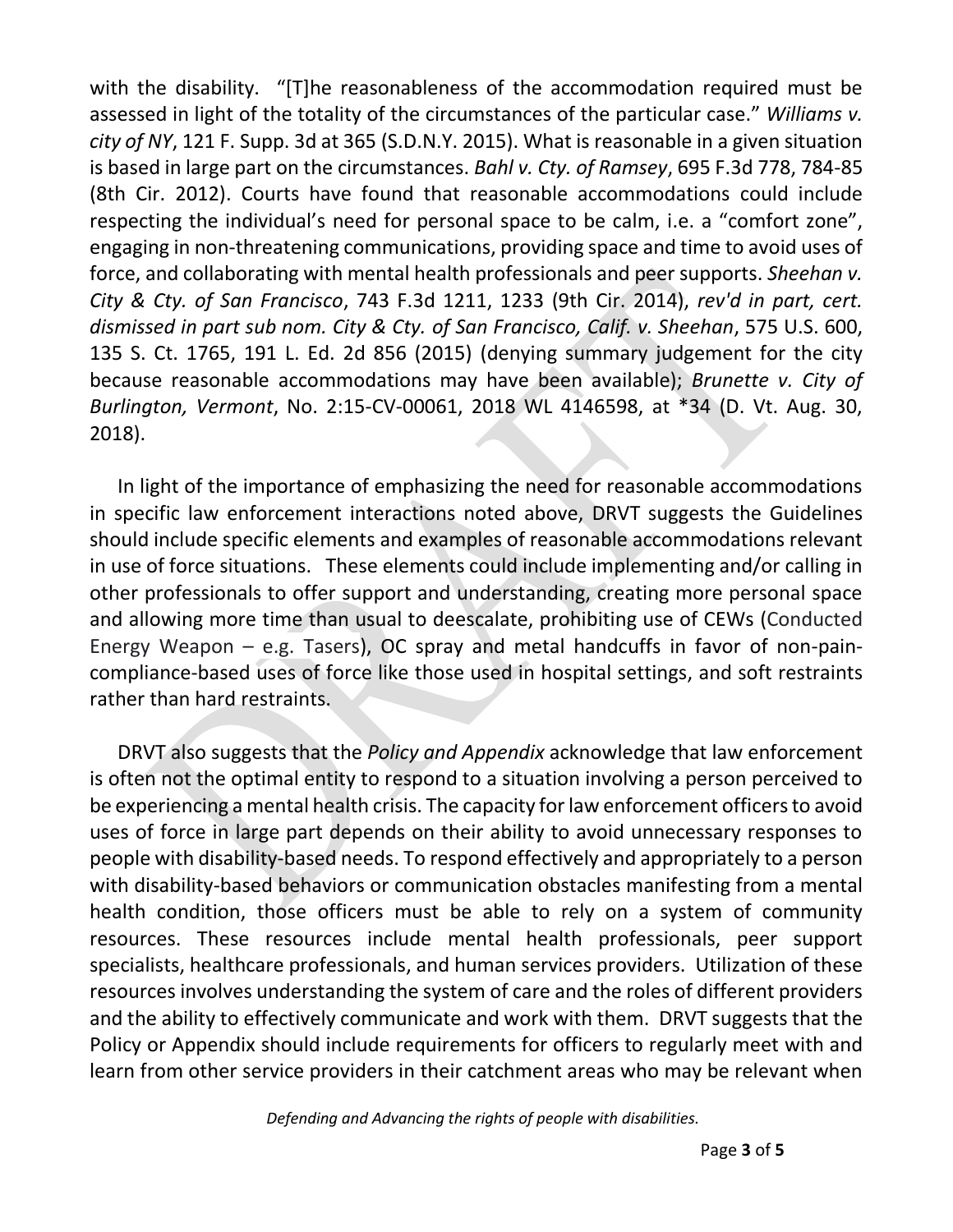responding to people with known or perceived mental health conditions. Those service providers should be specifically enumerated in the Guidelines, with room for additional resources/entities to be added.

DRVT notes that having a mental health professional embedded with officers, but without a robust alternative to law enforcement involvement, can result in missing the goals of increased community safety and protection for all. A recent report published by the Center for Law and Social Policy found that Mobile Response Units that do not include law enforcement officers are better able to serve people and the community in response to mental health crises than those with law enforcement officers or embedded in the 911 response system. [https://www.clasp.org/sites/default/files/publications/2021/04/Youth%20Mobile%20](https://www.clasp.org/sites/default/files/publications/2021/04/Youth%20Mobile%20Response%20Services_0.pdf) [Response%20Services\\_0.pdf.](https://www.clasp.org/sites/default/files/publications/2021/04/Youth%20Mobile%20Response%20Services_0.pdf) DRVT considers the *Policy and Appendix* an appropriate place, among many, to emphasize the critical need for Vermont to have a robust community mental health system.<sup>1</sup> DRVT encourages the Department to stress the need for developing appropriate emergency response systems for people experiencing a mental health crisis, such as mobile crisis units, as well as supports for prevention and care after a crisis. The primary role of law enforcement should be to understand the system of care and effectively collaborate with and utilize that system of care.

DRVT has investigated situations where mental health professionals were involved with law enforcement officers at a scene but, for various reasons, were not effectively utilized or consulted in order to avoid or mitigate uses of force. Providing the capacity for a therapeutic response to disability-related behaviors is crucial, as is training of officers on how to effectively obtain and rely on those services. For example, our experience demonstrates that when responding to non-exigent situations, such as welfare checks, reports of odd but not immediately threatening behavior, or executing non-emergency arrest warrants on individuals with mental health conditions, adequate planning before responding to a scene can be the difference between traumatizing, potentially deadly, uses of force and safe, effective interactions. Officers aware of possible mental health issues involved in a situation must have access to community resources to support a non-violent, therapeutic response, and plan accordingly so they can provide necessary accommodations to avoid uses of force when reasonable.

DRVT agrees that improved training on the many issues relevant to appropriate response to people with known or perceived mental health conditions is needed and will

 $\overline{a}$ 

<https://disabilityrightsvt.org/wp-content/uploads/2020/06/DRVT-Olmstead-Report.pdf>

<sup>&</sup>lt;sup>1</sup> For an investigation into Vermont's current mental health system of care needs, see